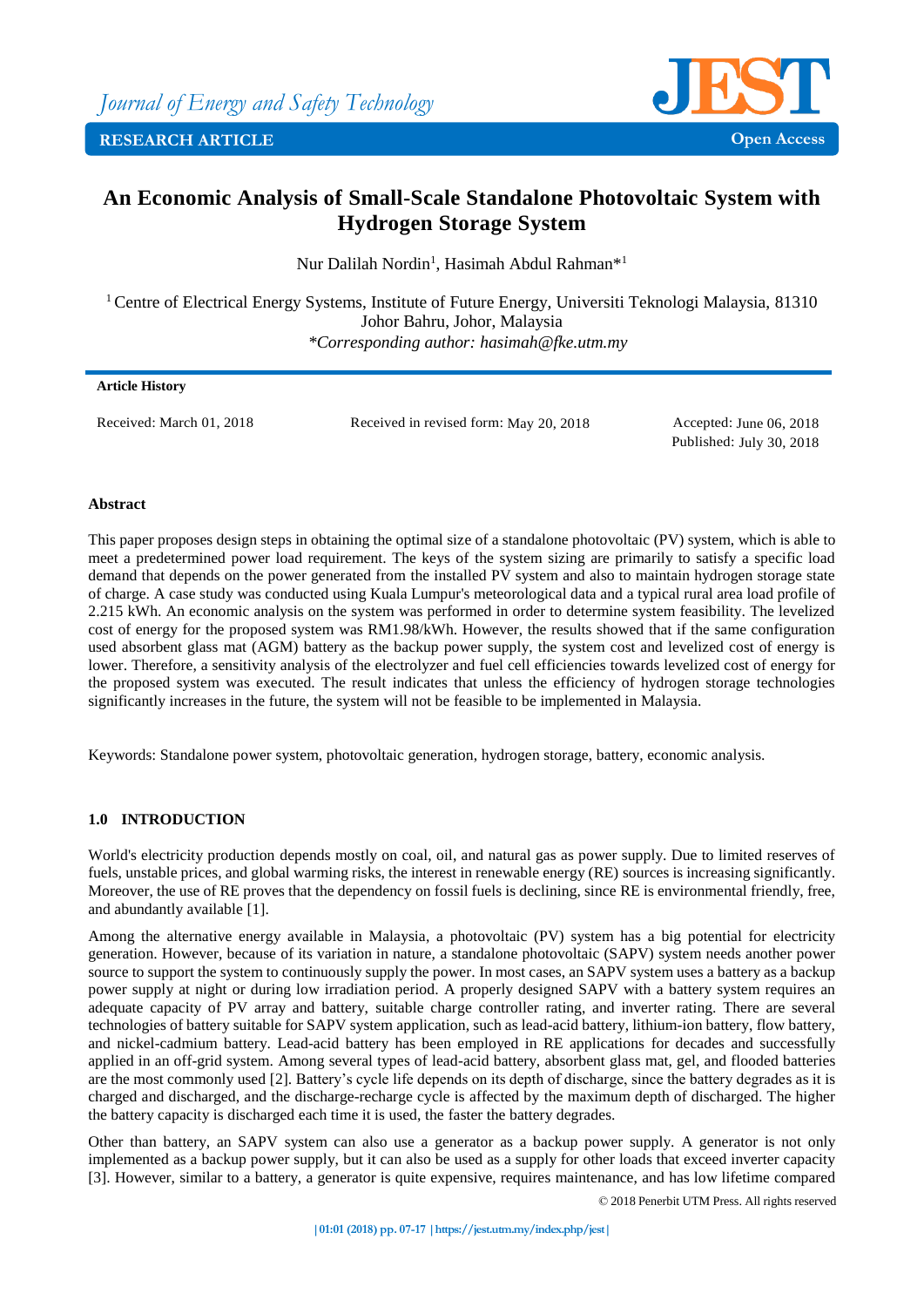#### *Nur Dalilah Nordin & Hasimah Abdul Rahman* **/ JEST – Journal of Energy and Safety Technology. vol. 1, no.1 (2018): 07-17**

to a PV system. Besides, it also creates noises when running and pollutes the environment.

Past literature also suggested a hybrid SAPV system coupled with other renewable energies, such as wind. A hybrid SAPV system with wind is highly recommended, since both sources are unlimited and can be installed anywhere (depending on site condition). A proper combination is able to overcome the shortcoming of their intermittency and unpredictable nature. However, an SAPV with wind system still needs to install an additional backup power, such as a battery and a generator, in order to provide more security and increase system reliability.

Recently, hydrogen storage system (HSS) has been receiving a lot of attention as an energy storage due to its regenerative hydrogen feature. Integrating PV with HSS leads to non-polluting and reliable energy sources, insightful environmental benefits, and reducing emissions. The introduction of HSS in the energy mix is one of the big steps to introduce hydrogen economy in a small-scale autonomous power application due to the high cost of energy produced by a conventional SAPV generation system.

In an SAPV system, hydrogen is produced from water by electrolysis process in an electrolyzer, powered by the excess electricity from PV generation. An electrolyzer decomposes water molecules into hydrogen and oxygen. The most common or preferable technologies used for water electrolysis are alkaline and proton exchange membrane electrolyzer (PEME). The advantage of PEME technology is that it has high energy efficiency for each stack (75–88%), whereas an alkaline electrolyzer has lower energy efficiency range (62–74%) [\[4\]](#page-9-3). The hydrogen produced is then stored in a hydrogen tank. When the load demand is higher than the generated PV energy, the stored hydrogen and air are fed into a fuel cell (FC) [\[5,](#page-9-4) [6\]](#page-9-5). Fuel cell is widely used to convert pure hydrogen into usable energy. It performs a reverse electrochemical reaction in the electrolyzer, which converts hydrogen and oxygen to produce energy and water.

This paper presents an economic analysis of a small-scale SAPV system with HSS for a predefined residential load demand. A case study was conducted using Kuala Lumpur's meteorological data and typical rural area daily load profile of 2.215 kWh. Detail configuration, system sizing, and economic analysis were performed and also discussed. Finally, the levelized cost of energy (LCOE) of the proposed system was determined. The new concept in this contribution introduces the integration of PV with HSS, with prior information, assessment, and extensive sizing steps on each component with respect to the site's local environment (or climate condition). It is important so that it meets the design requirement of the plant installation (load demand). An economic analysis was carried to determine the system feasibility and economically utilize the PV and HSS system [\[7,](#page-9-6) [8\]](#page-9-7).

## **2.0 SYSTEM CONFIGURATION**

The proposed configuration for an SAPV system with HSS in Malaysia is shown in Fig. 1. During daytime, the PV system generates DC power. If a PV array produces higher power than load demand, the surplus power goes to an electrolyzer. The electrolyzer uses the excess power to convert water into hydrogen and oxygen. The hydrogen is stored in a hydrogen tank and oxygen is released into the air. However, during insufficient PV power, FC draws hydrogen from the storage tank and oxygen from the air, and converts both gases into water again to produce more power to serve load demand. Meanwhile, an inverter is used to convert DC power into AC power [\[9,](#page-9-8) [10\]](#page-9-9).



**Figure 1.** System configuration for an SAPV system with HSS [\[9,](#page-9-8) [10\]](#page-9-9)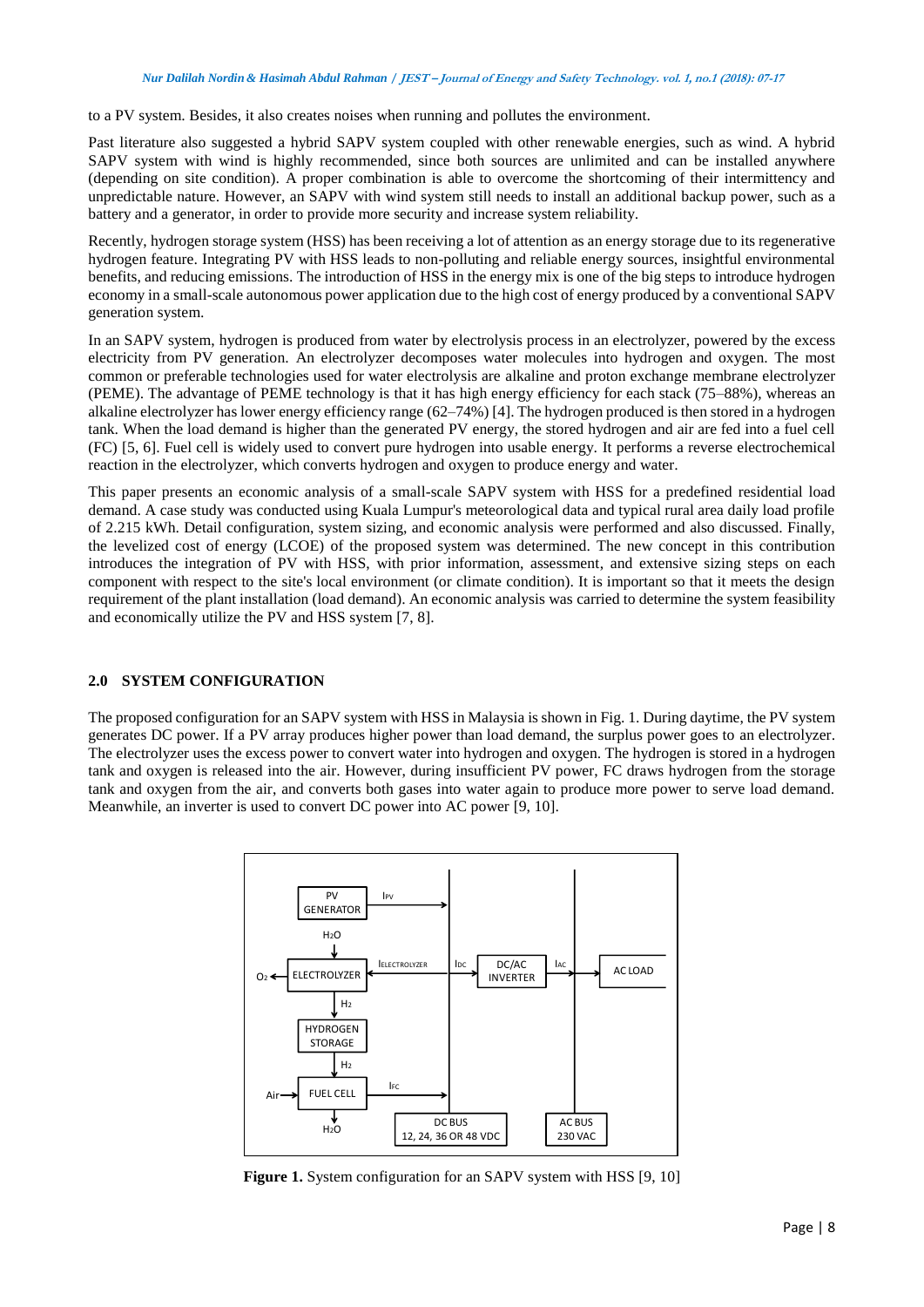## **2.1 Solar Energy Resources**

Predicting PV accuracy has a great importance in sizing process. This is because the energy generated by a PV system is forecasted from the site's weather data [\[11\]](#page-9-10). The average monthly annual irradiation and PSH data for Kuala Lumpur were generated by Meteonorm 6.1 as shown in Table 1 [\[12\]](#page-9-11). It was observed that the annual global irradiation for Kuala Lumpur was 1,655.59 kWh/m<sup>2</sup>, the maximum average annual irradiance over a year,  $H_{Smax}$  was 205.511 W/m<sup>2</sup> (March), and the lowest monthly daily's peak sun hour, *PSHlowest* was 4.081 hr/day (December).

| <b>Month</b> | Average Annual Irradiance (W/m <sup>2</sup> ) | PSH(hr) | Month     | Average Annual Irradiance (W/m <sup>2</sup> ) | PSH(hr) |
|--------------|-----------------------------------------------|---------|-----------|-----------------------------------------------|---------|
| January      | 179.839                                       | 4.319   | July      | 188.978                                       | 4.535   |
| February     | 202.976                                       | 4.871   | August    | 186.962                                       | 4.487   |
| March        | 205.511                                       | 4.945   | September | 187.778                                       | 4.513   |
| April        | 199.861                                       | 4.800   | October   | 190.860                                       | 4.584   |
| May          | 194.892                                       | 4.681   | November  | 171.944                                       | 4.127   |
| June         | 187.639                                       | 4.513   | December  | 170.027                                       | 4.081   |

**Table 1.** Monthly average annual irradiation and daily's peak sun hour in Kuala Lumpur [\[12\]](#page-9-11)

### **2.2 Load Demand**

Table 2 presents the residential load demand in Malaysia's rural area. It is assumed that the daily load remains the same throughout the year [\[13\]](#page-9-12). The AC load profile of 2.215 kWh consists of different types of home appliances.

| <b>Appliance</b> | Voltage (V) | Power (W) | Daily Usage (hr) | Energy (Wh) |
|------------------|-------------|-----------|------------------|-------------|
| Lamp 1           | 230         | 20        |                  | 200         |
| Lamp 2           | 230         | 40        |                  | 160         |
| Television       | 230         | 60        |                  | 300         |
| Refrigerator     | 230         | 50        | 24               | 1200        |
| Radio            | 230         | 10        |                  | 110         |
| Ceiling Fan      | 230         | 60        |                  | 120         |
| Desk Fan         | 230         | 25        |                  | 125         |
| Total            |             | 265       |                  | 2.215       |

**Table 2.** Common daily load profile for a house in a rural area

## **3.0 SYSTEM DESIGN**

This section explains the design steps and the calculation needed to determine the required capacity for SAPV components by using amp-hour analysis. The advantage of amp-hour analysis is it considers the actual components' behavior [\[14\]](#page-9-13).

## **3.1 Estimation of Load Profile**

First, the total daily energy requirement was estimated. All AC equipment including their rated power and the total usage in hours per day was listed. After that, the daily AC load demand, *EAC* was determined. Additional energy was also considered to cover losses by components' inefficiencies. The estimation of energy losses and total daily energy requirement was calculated by using Equation 1 and 2 ( $\eta_{AClosses} = 0.35$ ) [\[14\]](#page-9-13). The daily system charge requirement,  $Q_{req}$ (Ah) was calculated using Equation 3, where  $V_{DCbus}$  is the DC bus voltage.

$$
AC_{losses} = E_{AC} * \eta_{AC_{losses}} \tag{1}
$$

$$
E_{req} = E_{AC} + AC_{losses}
$$
 (2)

$$
Q_{req} = \frac{E_{req}}{V_{DC_{bus}}} \tag{3}
$$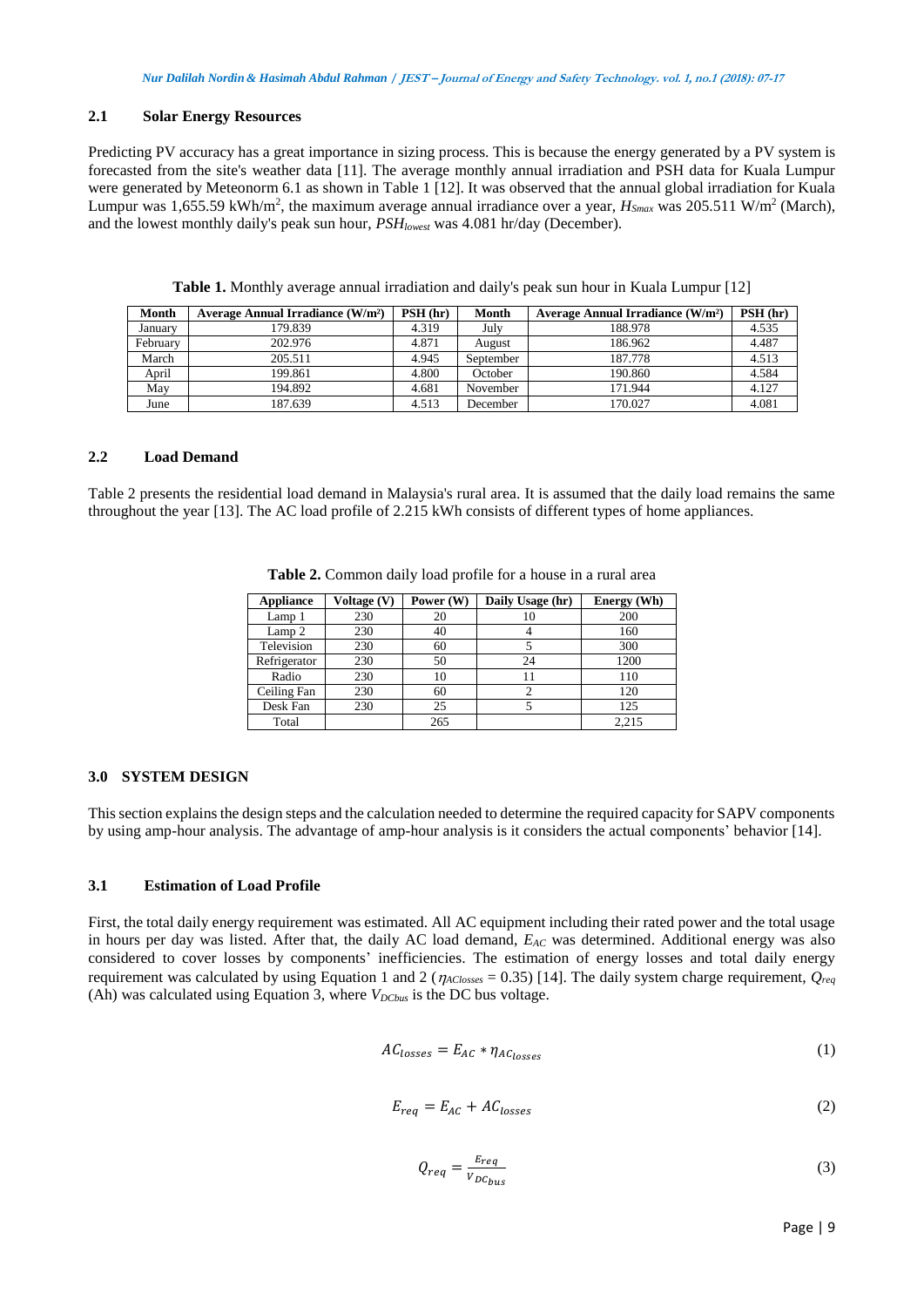#### **3.2 Sizing of PV Array**

In sizing of PV arrays, designers have to estimate site's meteorological data. Sizing calculation by using the lowest monthly PSH (hr), *PSHlowest*, actually prevents the system to be undersized. The array sizing needs to be aligned with the load demand. Hence, from the value obtained from Equation 3, *Qreq* (Ah), the system charging current by PV array, *Icharge* (A) was determined by Equation 4 [\[14\]](#page-9-13).

$$
I_{charge} = \frac{Q_{req}}{PSH_{lowest}}
$$
 (4)

The modules connection was arranged based on the preselect PV model's technical data [\[15\]](#page-9-14). Equation 5 was used to determine the number of parallel string, *Np*, where *Imp* is the PV current maximum power. Next, series-connected panels in each parallel string, *Nmod/strg*, were calculated by Equation 6, where *Vmod\_rated* is the PV rated voltage. Lastly, the total PV modules, *Npv* were determined by Equation 7 [\[14\]](#page-9-13):

$$
N_p = roundup\left(\frac{l_{charge}}{l_{mp}}\right) \tag{5}
$$

$$
N_{mod/strg} = \frac{V_{od\_rated}}{V_{DC_{bus}}} \tag{6}
$$

$$
N_{pv} = N_p * N_{mod/strg} \tag{7}
$$

#### **3.3 Sizing of Proton Exchange Membrane Electrolyzer**

The preferable and most common technologies used in water electrolyzers are alkaline and PEME. Commercially available PEME can produce from 400–7,900 kg of hydrogen each year with pressure generation up to 13.8 bar. Meanwhile, an alkaline electrolyzer produces 2400–71,000 kg of hydrogen over a year. The advantage of PEME technology is it has high energy efficiency for each stack (75–88%) with 5% as the minimum required output flow for a safe operation [\[4\]](#page-9-3).

An electrolyzer decomposes water into hydrogen and oxygen by passing electrical current (i.e. DC) between two electrodes separated by an aqueous electrolyte with good ionic conductivity. The reactions take place at the anode and the cathode of an electrolyzer are as follows [\[16\]](#page-9-15):

Anode: 
$$
H_2O \to \frac{1}{2}O_2 + 2H^+ + 2e^-
$$
 (8)

Cathode: 
$$
2H^+ + 2e^- \rightarrow H_2
$$
 (9)

The storage charge capacity required, *Qstored* was determined by Equation 10 [\[14,](#page-9-13) [17\]](#page-9-16), where *N<sup>c</sup>* is the number of reserved days and *DOD* is the depth of discharge. *N<sup>c</sup>* was set between 1 and 4 days, and it is recommended that DOD should not be more than 60%. Energy storage consumption, *Estoreq* is the amount of energy consumed to produce stored hydrogen and was calculated using Equation 11, where  $\eta_{E}$  is the electrolyzer efficiency and  $\eta_{FC}$  is the FC efficiency  $(\eta_{E}$  = 0.88 and  $\eta_{FC} = 0.6$ ).

$$
Q_{stored} = \frac{Q_{req} * N_C}{DOD} \tag{10}
$$

$$
E_{stored} = \frac{Q_{stored} * V_{DC_{bus}}}{\eta_{E1z} * \eta_{FC}}
$$
\n
$$
(11)
$$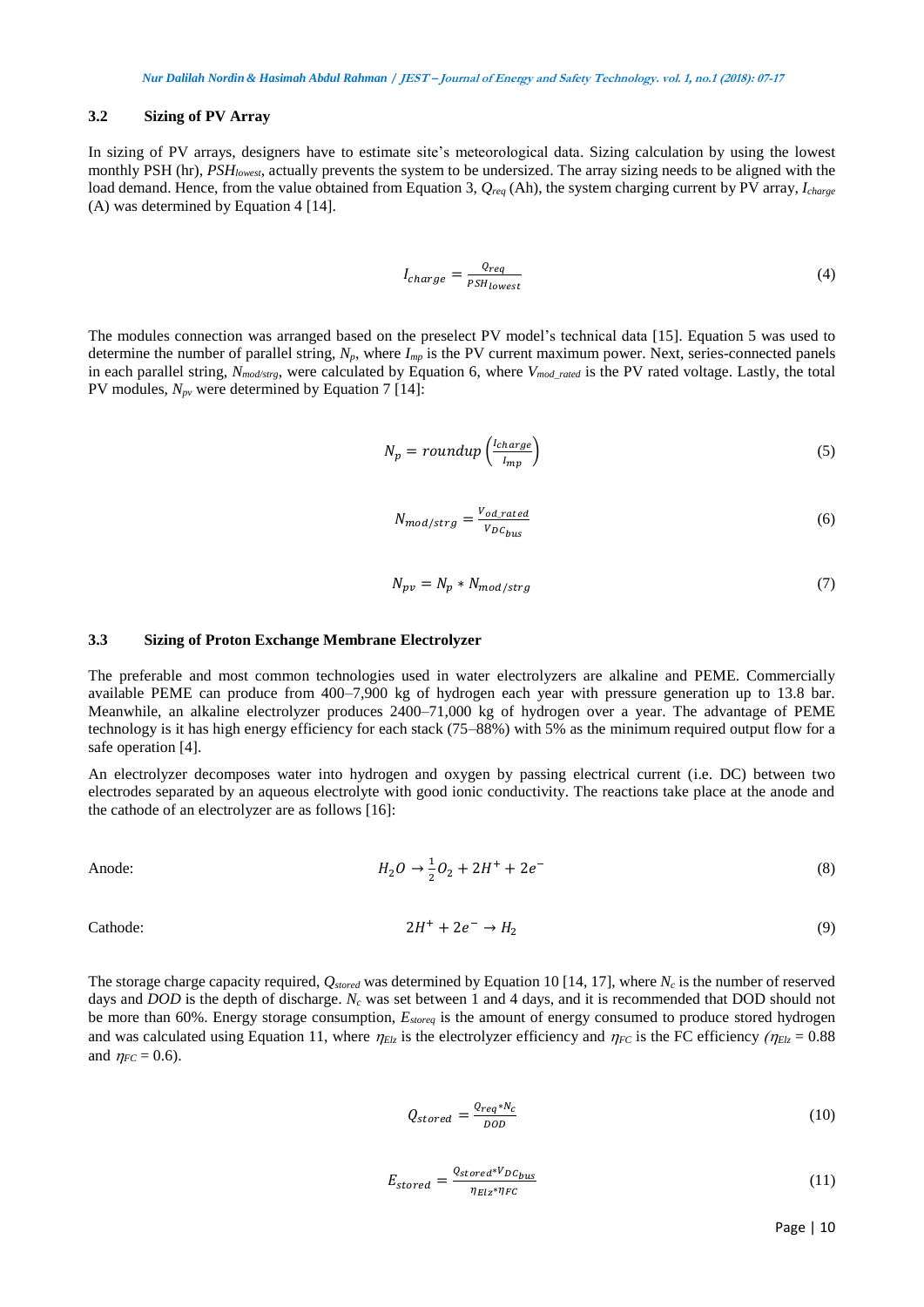Meanwhile, the electrolyzer rated power, *PElz* is equal to the maximum excess in the PV generation power over the minimum load power, where  $A_{PV}$  is the PV panel area and  $\eta_{PV}$  is the PV panel efficiency [\[4,](#page-9-3) [18\]](#page-10-0).

$$
P_{Elz} = H_{Smax} * A_{PV} * \eta_{PV}
$$
\n<sup>(12)</sup>

#### **3.4 Sizing of H<sup>2</sup> Storage Tank**

Hydrogen can be stored in liquid or gas condition. Liquid hydrogen is stored in cryogenic tanks and gaseous hydrogen is stored in either medium or high-pressure cylinders or near atmospheric pressure in metal hydrides. The hydrogen formed by the electrolyzer during each month is calculated by assuming the produced hydrogen is stored completely before it supplies power to the residential load. The amount of hydrogen produced annually is the total excess of PV power transformed into volume, which is expressed in  $m^3$  [\[18\]](#page-10-0).

Equation 13 represents the hydrogen mass required to produce the specific electrical energy,  $m_h$ <sub>2</sub> where *HHV* is the higher heating value of hydrogen (39.44 kWh/kg). The hydrogen's required volume capacity,  $V_{h2}$  was calculated in the next equation, where  $M_c$  is the margin coefficient for a compressor and storage hydrogen leakage compensation, and  $\rho_{h2}$  is the hydrogen density. The value of  $M_c$  is greater than 1.1 and  $\rho_{h2}$  is 0.089 kg/m<sup>2</sup> [\[4\]](#page-9-3).

$$
m_{h_2} = \frac{E_{stored}}{HHV} \tag{13}
$$

$$
V_{h_2} = \frac{m_{h_2}}{M_c * \rho_{h_2}}\tag{14}
$$

## **3.5 Sizing of Proton Exchange Membrane Fuel Cell**

The reverse reaction occurs in an electrolyzer takes place in FC. Hydrogen in the anode is ionized, releasing electrons and protons. Electrons flow to the cathode through a circuit, producing electric current. Protons diffuse through a polymer electrolyte membrane and react at the cathode with oxygen and electrons to form water. The chemical reactions happened in a proton exchange membrane fuel cell (PEMFC) as below [\[16\]](#page-9-15):

Anode: 
$$
H_2 \rightarrow 2H^+ + 2e^-
$$
 (15)

Cathode: 
$$
\frac{1}{2}O_2 + 2H^+ + 2e^- \rightarrow H_2O
$$
 (16)

The following equation is for FC sizing by considering the maximum AC load power in the household, where  $M_{FC}$  is the margin coefficient of FC,  $P_{ACload}$  is the total AC load power, and  $\eta_{inv}$  is the inverter efficiency [\[18\]](#page-10-0).

$$
P_{FC} = M_{FC} * \frac{P_{ACload}}{\eta_{inv}} \tag{17}
$$

#### **3.6 Sizing of Inverter**

An inverter is supposed to convert DC supply and fulfill the maximum AC load in a household. Hence, inverter power rating , *Pinv* was determined using Equation 18, where 1.25 is an oversized factor [\[19\]](#page-10-1).

$$
P_{inv} = P_{ACload} * 1.25 \tag{18}
$$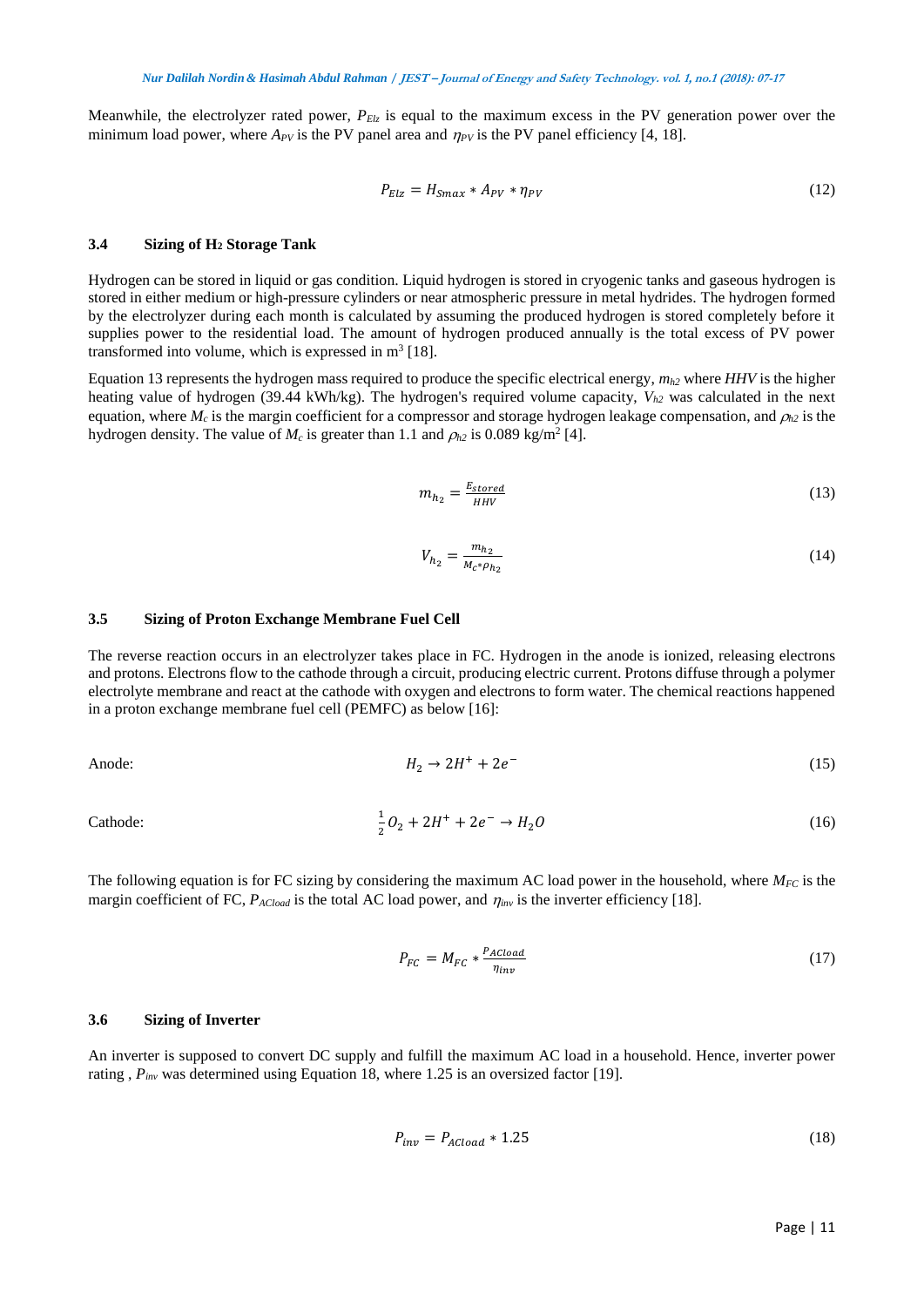#### **4.0 ECONOMIC ANALYSIS**

Economic analysis determines the viability of the proposed system. In this paper, life-cycle cost (LCC) and LCOE were used to analyze the feasibility of the system. LCC is the present value of installation cost, operating and maintenance cost, and replacement cost [\[20\]](#page-10-2). Equation 19 presents LCC equation, where *Cpv* is the solar array cost, *Cstorage* is the HSS cost, *Cinv* is the inverter cost, *Cinstall* is the installation cost, *Cinvrep* is the present value of inverter replacement, *CO&M\_20years* is the present value of operation and maintenance cost (1% from the initial cost), and *Csalvage* is the salvage value (20% from the initial cost). All components have 20 years of lifetime, besides the inverter (inverter lifetime = 10 years) [\[21,](#page-10-3) [22\]](#page-10-4). *N* is the project's period and *i* is the market rate.

$$
LCC = C_{pv} + C_{inv} + C_{contract} + C_{install} + C_{invrep} + C_{0&M_20years} + C_{salvage}
$$
 (19)

$$
C_{invrep} = C_{inv} \left(\frac{i}{1+i}\right)^N \tag{20}
$$

$$
C_{0\&M\_20years} = C_{0\&M} * \left[ \frac{\left(\frac{i}{1+i}\right)^N - 1}{i * \left(\frac{i}{1+i}\right)^N} \right] \tag{21}
$$

Market interest rate, *i* was determined using Equation 22, where *i'* is the real interest rates. *i'* was calculated using Equation 23 [\[23\]](#page-10-5), where *BLB* is the base lending rates, and  $f$  is the inflation rate [\[24,](#page-10-6) [25\]](#page-10-7).

$$
i = i' + \bar{f} - i' * \bar{f} \tag{22}
$$

$$
i' = BLB - 2\% \tag{23}
$$

LCOE (RM/kWh) is the average cost per kWh of electrical energy produced by a PV array [\[26\]](#page-10-8). It was calculated by dividing annualized life-cycle cost, *LCC1year* with the total useful electrical energy generated, *EPV*, as calculated by the following equations [\[27\]](#page-10-9). Table 3 summarizes the market prices for the system components [\[4,](#page-9-3) [8,](#page-9-7)[22,](#page-10-4) [28-31\]](#page-10-10).

$$
LCC_{1year} = \frac{LCC}{\left[\frac{\left(\frac{i}{1+i}\right)^{N} - 1}{i * \left(\frac{i}{1+i}\right)^{N}\right]}}
$$
(24)

$$
LCOE = \frac{LCC_{1year}}{E_{pv}} \tag{25}
$$

$$
E_{pv} = N_{pv} * P_{mp\_STC} * PSH_{year} * \eta_{losses}
$$
\n
$$
(26)
$$

**Table 3.** Pricing of components [\[4,](#page-9-3) [8,](#page-9-7) [22,](#page-10-4) [28-31\]](#page-10-10)

| <b>Components</b>                     | Unit               | RM     |
|---------------------------------------|--------------------|--------|
| Solar Panel, 140 W                    |                    | 886.17 |
| Inverter, 340 W                       |                    | 560.71 |
| <b>PEME</b>                           | RM/W               | 4.44   |
| H <sub>2</sub> Storage Tank           | RM/Nm <sup>3</sup> | 77.88  |
| <b>PEMFC</b>                          | RM/W               | 1.02   |
| Support Structure & Installation Cost | RM/Wp              | 4.00   |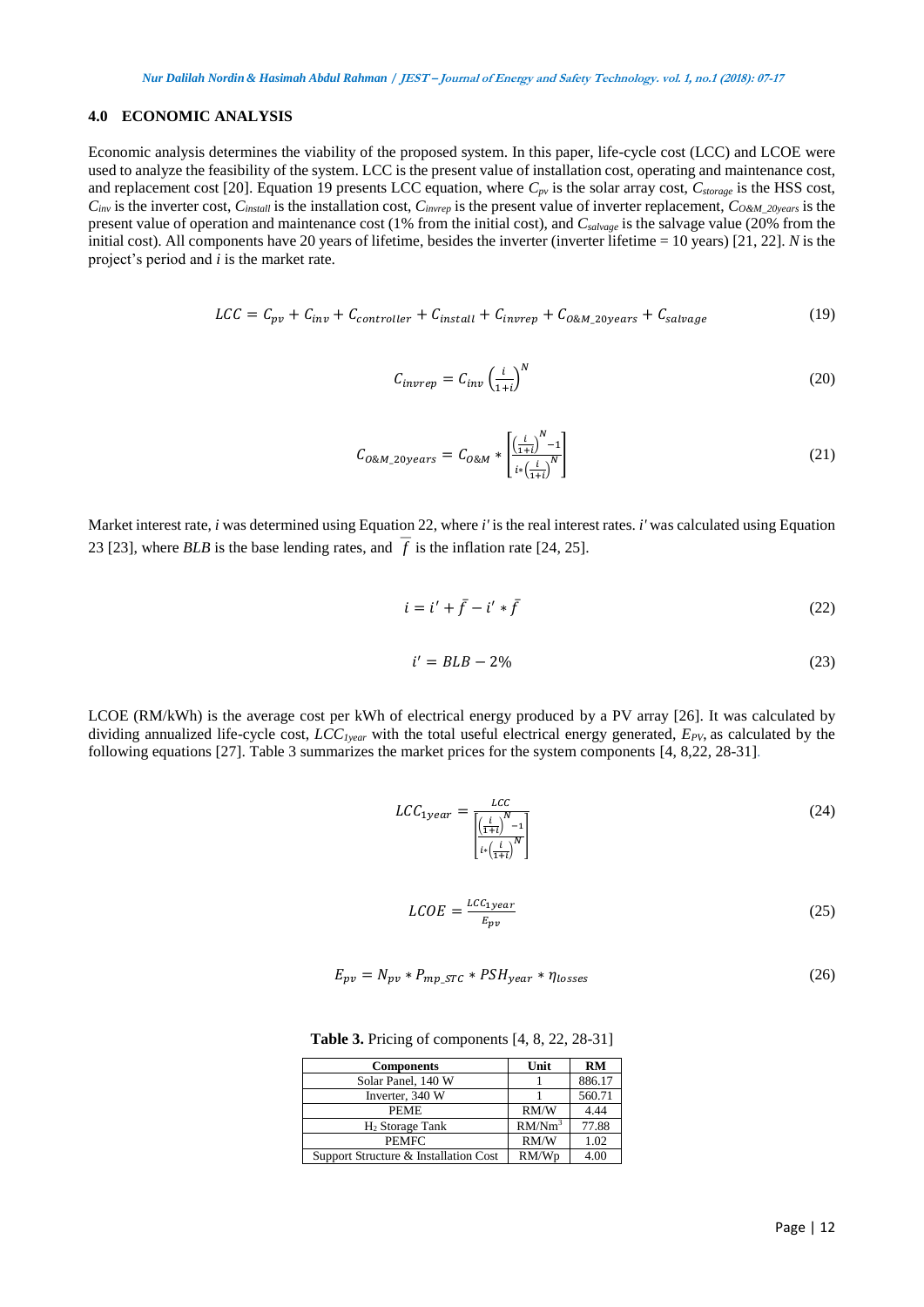# **5.0 RESULTS AND DISCUSSION**

This section presents the system sizing results, economic analysis for 20 years period, feasibility comparison between SAPV with HSS and SAPV with absorbent glass mat (AGM) battery, and sensitivity analysis of LCOE value for SAPV with HSS towards  $\eta_{elz}$  and  $\eta_{fc}$  values.

## **5.1 Sizing Results**

Table 4 below shows the results of system sizing and each component's technical data. A combination of 1.12 kWh PV modules, 335.4 W PEME, 324.3 Nm<sup>3</sup> H<sub>2</sub> tank, 285.0 W PEMFC, and 340 W inverter were chosen as the proposed system.

| <b>Daily Energy Requirement</b>          |                |                 |
|------------------------------------------|----------------|-----------------|
| Total Daily AC Energy Demand             | 2,215.00       | Wh              |
| <b>AC</b> Losses                         | 775.25         | Wh              |
| <b>Total Daily Energy Required</b>       | 2,990.25       | Wh              |
| System Voltage                           | 24.00          | <b>VDC</b>      |
| Daily Charge Required                    | 124.59         | Ah              |
| <b>Sizing of PV Modules</b>              |                |                 |
| Lowest Daily's Peak Sun Hour             | 4.08           | hr              |
| System Design Charging Current           | 30.53          | Amp             |
| Model                                    | Kyocera KD140  |                 |
| Peak Watts                               | 140.00         | Wp              |
| <b>Rated Voltage</b>                     | 12.00          | <b>VDC</b>      |
| <b>Maximum Power Rated Current</b>       | 7.91           | Amp             |
| <b>Short Circuit Current</b>             | 8.68           | Amp             |
| PV Efficiency                            | 20.40          | %               |
| Number of Parallel String                | 4              |                 |
| Number of Modules/String                 | $\overline{2}$ |                 |
| Number of Modules                        | 8              |                 |
| PV Array Area                            | 8.016          | m <sup>2</sup>  |
| <b>Sizing of Hydrogen Storage System</b> |                |                 |
| Daily System Charge Requirement          | 124.59         | Ah              |
| <b>Reserve Days</b>                      | $\overline{2}$ | day             |
| Maximum DOD                              | 50             | $\frac{0}{0}$   |
| Required System Storage Capacity         | 498.38         | Ah              |
| Energy Storage of Electrolyzer           | 22,653.4       | Wh              |
| Rated Power of Electrolyzer              | 335.409        | W               |
| Mass of Hydrogen Stored                  | 5.63463        | N               |
| Volume of Hydrogen Stored                | 57.555         | $\rm m^3$       |
| Hydrogen Tank Capacity                   | 324.301        | Nm <sup>3</sup> |
| Rated Power of Fuel Cell                 | 284.946        | W               |
| <b>Sizing of Inverter</b>                |                |                 |
| Maximum Power AC Load                    | 265            | W               |
| <b>Inverter Rating</b>                   | 340            | W               |
| Model                                    |                | Cotek SK350-224 |
| <b>Rated Voltage</b>                     | 24/230         | VDC/VAC         |
| <b>Rated Power</b>                       | 350            | W               |
| <b>Inverter Efficiency</b>               | 93             | $\frac{9}{6}$   |

| Table 4. Proposed system sizing |  |  |  |  |
|---------------------------------|--|--|--|--|
|---------------------------------|--|--|--|--|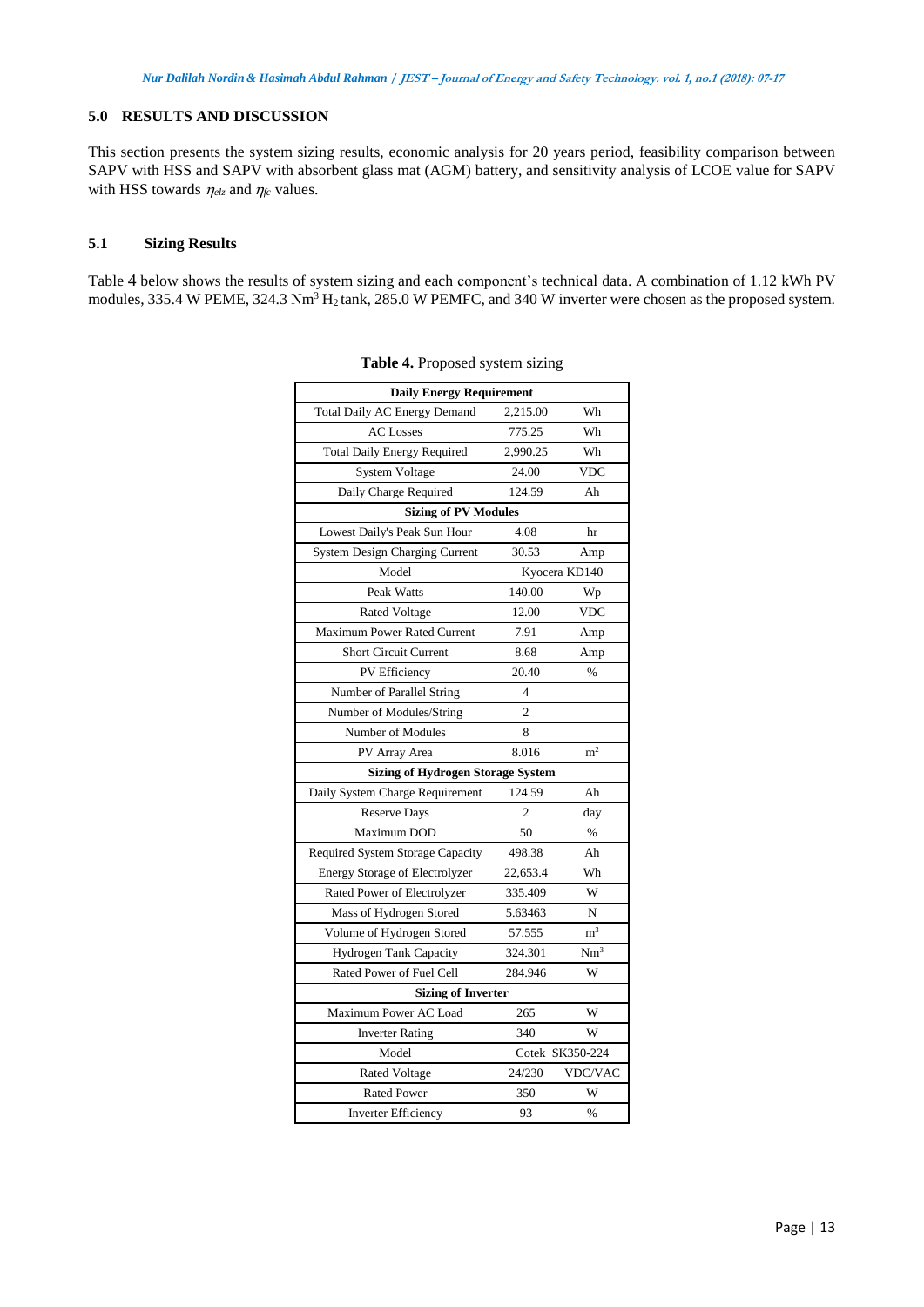## **5.2 Economic Analysis**

Table 5 below presents the economic analysis for the proposed configuration. From the analysis, the total initial cost for equipment, installation, and structure was RM39,559.79. The present values of operation & maintenance and replacement cost were RM3,884.06 and RM259.72, respectively. The approximated salvage value was RM7,911.96. Hence, LCC for 20 years was RM35,791.61, and LCC1year was RM3,645.46. *EPV* for the proposed system was 1,828.305 kWh. Consequently, LCOE calculated was RM1.98/kWh.

| Discount/Interest Rates                                 | 4.60%     |  |
|---------------------------------------------------------|-----------|--|
| <b>Inflation Rates</b>                                  | 3.40%     |  |
| Net Discount Rates, i                                   | 8.00%     |  |
| <b>Components</b>                                       | RM        |  |
| <b>Initial Cost</b>                                     |           |  |
| PV Module(s)                                            | 7,089.36  |  |
| Electrolyzer                                            | 1,489.40  |  |
| H <sub>2</sub> Storage Tank                             | 11,225.17 |  |
| <b>PEMF</b>                                             | 292.00    |  |
| Inverter                                                | 560.71    |  |
| Module Support Structure & System Installation          | 4,480.00  |  |
| Contingencies                                           | 391.69    |  |
| <b>Total Initial Cost</b>                               | 39,559.79 |  |
| <b>O&amp;M</b> Cost                                     |           |  |
| $LCC O\&Mm$                                             | 395.60    |  |
| Total Operation & Maintenance                           | 3,884.06  |  |
| <b>Replacement Cost</b>                                 |           |  |
| LCC Inverter <sub>n1</sub> (Replacement after 10 years) | 259.72    |  |
| <b>Total Replacement Cost</b>                           | 259.72    |  |
| <b>Salvage</b>                                          |           |  |
| <b>Total Salvage Value</b>                              | 7,911.96  |  |
| <b>Result</b>                                           |           |  |
| LCC Cost for 20 Years                                   | 35,791.61 |  |
| LCC Cost/Year                                           | 3,645.46  |  |
| Cost of Energy (RM/kWh)                                 | 1.98      |  |

#### **Table 5.** Economic analysis

## **5.3 Comparison with Standalone Photovoltaic/Absorbent Glass Mat Battery System Sizing**

The current results were compared with the findings from an SAPV system with AGM battery, which was published in 2014 [28]. Table 6 shows the comparison of the current findings with the published results. From the published literature, the initial cost for the SAPV system with AGM battery was RM39,559.79, the LCC value was RM34,232, the LCC<sub>1year</sub> was RM3,206.82, and the system's LCOE was RM1.76/kWh.

From the comparison, it can be seen that the initial cost, the LCC, the annual LCC, and the LCOE for SAPV with HSS have higher expenditure compared to the published findings [28]. The LCOE for SAPV with HSS was higher by 12.5%. This is because the initial cost needed for HSS is very high as FC efficiency is quite low (60%). Consequently, bigger HSS capacity is needed to have backup energy similar with an AGM battery during insufficient PV generation.

However, SAPV with AGM battery has a flaw. The AGM battery needs to be replaced every 5 years. Meanwhile, PEME, H<sup>2</sup> tank, and PEMFC do not have to be replaced because the lifetime is longer, which is 20 years [18]. Hence, SAPV with HSS could be compatible with SAPV with AGM battery if  $\eta_{elz}$  and  $\eta_{fc}$  values increase in the future.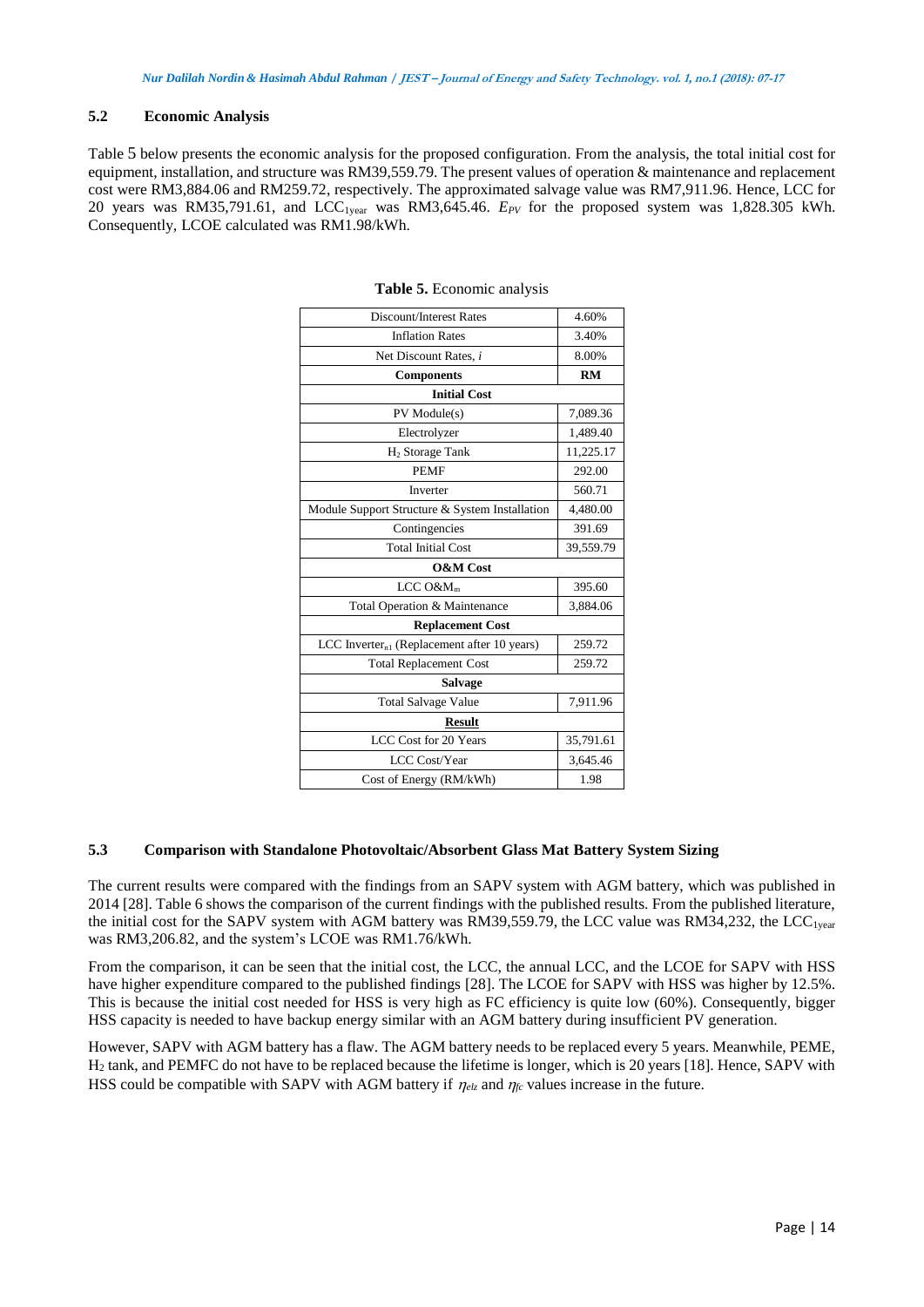| <b>Economic Analysis Results</b> | <b>SAPV</b> with Hydrogen Storage | <b>SAPV with AGM Battery [9]</b> |
|----------------------------------|-----------------------------------|----------------------------------|
| Initial Cost (RM)                | 39,559.79                         | 21,393.75                        |
| LCC Cost for 25 Years (RM)       | 35,791.61                         | 34,231.98                        |
| LCC Cost/Year (RM/year)          | 3.645.46                          | 3,206.81                         |
| LCOE (RM/kWh)                    | 1.98                              | 1.76                             |
| LCOE Percentage Difference       | Increased by 12.5%                |                                  |

**Table 6.** Comparison of SAPV with HSS and SAPV with AGM battery

## **5.4 Sensitivity Analysis**

The sensitivity of LCOE value for SAPV with HSS depends on  $\eta_{elz}$  and  $\eta_{ic}$ . The effect of  $\eta_{elz}$  and  $\eta_{ic}$  values for a range between 0.75 and 1.00, and 0.50 and 1.00 towards system's LCOE was analyzed. The sensitivity analysis is portrayed in Fig. 2 below.



**Figure 2.** Effect of  $\eta_{elz}$  and  $\eta_{fc}$  on LCOE value for SAPV with HSS

The figure above presents a curve of  $\eta_{elz}$  and  $\eta_{fc}$  combination and its effect on LCOE value for SAPV with HSS. Based on the figure, for a specific LCOE value (e.g. RM1.76/kWh), the relation between  $\eta_{elz}$  and  $\eta_{fc}$  is approximately linear and can be presented by Equation 27 below:

$$
\eta_{fc} = (-0.627) * \eta_{ely} + 1.149\tag{27}
$$

The graph curve and the equation above can be used as references or benchmarks to find the combination of  $\eta_{e\zeta}$  and  $\eta_{\zeta}$ with LCOE value lower than SAPV with AGM battery. The mitigation of  $\eta_{el}$  and  $\eta_{fc}$  value is important, so that an SAPV system with HSS can compete with the conventional SAPV system with AGM in the future.

## **6.0 CONCLUSION**

A sizing and economic analysis of a small-scale SAPV with HSS was carried out. Based on the economic assessment, it was found that the LCC for the proposed system, the annual LCC, and the LCOE value obtained were RM35,791.61, RM3,645.46, and RM1.98/kWh, respectively.

However, compared to the economic analysis of SAPV with AGM battery from a published literature [28], the expenditure for the system was lower, where the LCC for the system was RM34,232 and the annual LCC was RM3,206.82. The LCOE value for the SAPV system with AGM battery was lower than the proposed system by 12.5%, which was RM1.76/kWh. It can be seen that even though hydrogen has high energy density per mass, it has low efficiency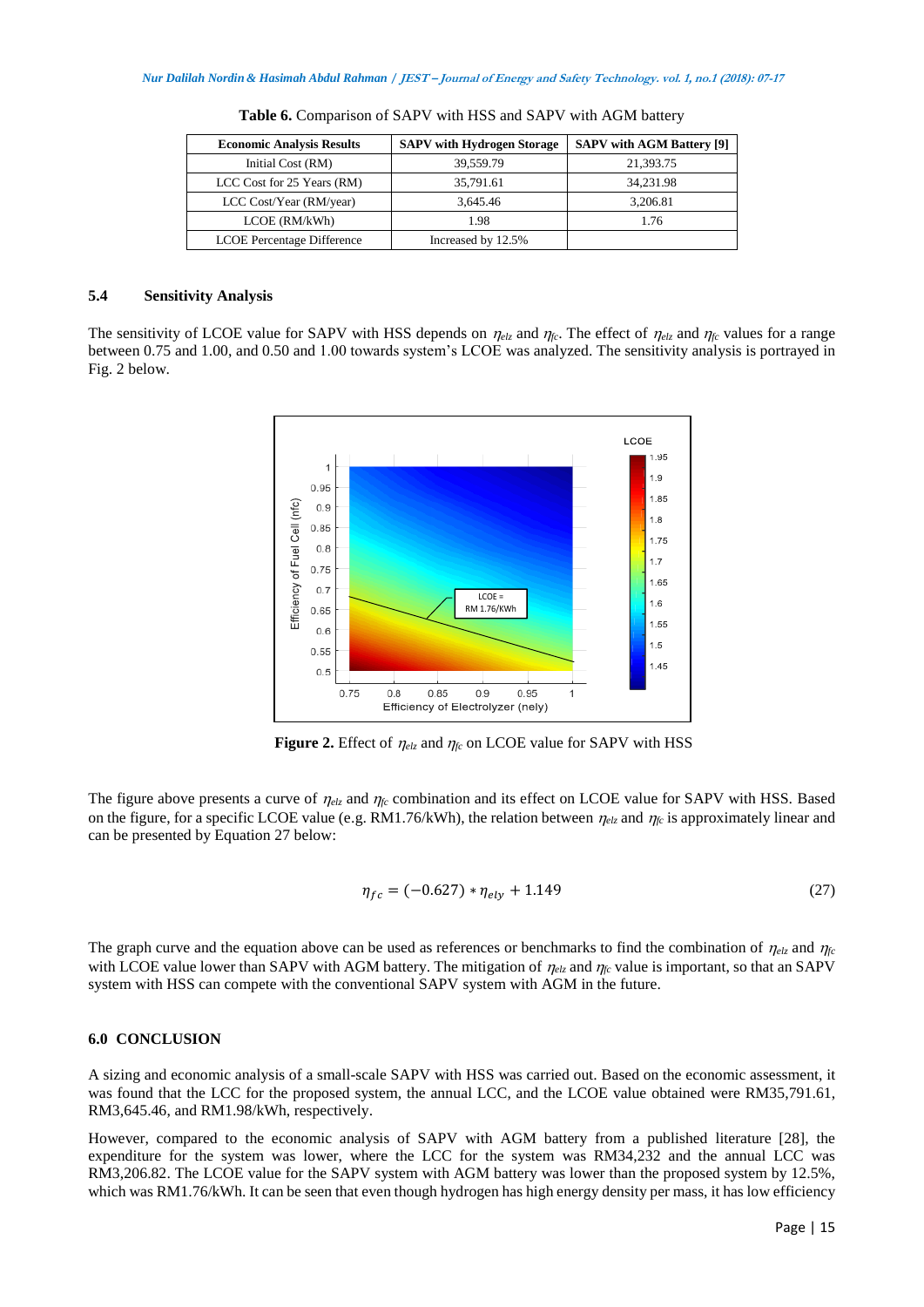## *Nur Dalilah Nordin & Hasimah Abdul Rahman* **/ JEST – Journal of Energy and Safety Technology. vol. 1, no.1 (2018): 07-17**

as a storage system and expensive. Due to the low efficiency storage, designers need to store hydrogen storage's energy capacity higher than the AGM battery. However, as an emerging commercialize product, the manufacturers and researchers can focus on how to increase storage system efficiency for future usage. The HSS round-up trip efficiency must improve dramatically before they can offer the same overall energy efficiency as batteries.

Therefore, a sensitivity analysis was performed to find a reference or benchmark value of an electrolyzer and FC efficiencies with the LCOE value lower than SAPV with AGM battery. In order to obtain the LCOE lower than SAPV with AGM battery, a curve and an equation were developed to present the relation between  $\eta_{elz}$  and  $\eta_{fc}$  for a predefined LCOE value (RM1.76/kWh). This finding is crucial to envisage the applicability of SAPV with HSS for future power generation in Malaysia.

#### **Acknowledgements**

The authors wish to acknowledge the support for this research paper received from the Malaysian Ministry of Higher Education (MOHE) and Universiti Teknologi Malaysia through the Research University Grant (GUP) vote no: Q.J130000.2523.14H02.

#### **References**

- <span id="page-9-0"></span>[1] A. Mellit and S. A. Kalogirou. 2008. Artificial intelligence techniques for photovoltaic applications: A review. in *Progress in Energy and Combustion Science* vol. 34. ed. 574-632.
- <span id="page-9-1"></span>[2] K. Zipp. (2015, 19 May). *Batteries: Which is best for solar storage?* Available: https:[//www.solarpowerworldonline.com/2015/08/what-is](http://www.solarpowerworldonline.com/2015/08/what-is-the-best-type-of-battery-for-solar-storage/)[the-best-type-of-battery-for-solar-storage/](http://www.solarpowerworldonline.com/2015/08/what-is-the-best-type-of-battery-for-solar-storage/)
- <span id="page-9-2"></span>[3] (2014, 19 May). *Including a Generator With Your Solar Array*. Available: https://straightupsolar.com/expertise/backup-generator/
- <span id="page-9-3"></span>[4] H. Tebibel and S. Labed. 2014. Design and sizing of stand-alone photovoltaic hydrogen system for HCNG production. in *International Journal of Hydrogen Energy* vol. 39. ed. 3625-3636.
- <span id="page-9-4"></span>[5] M. Castañeda, A. Cano, F. Jurado, H. Sánchez and L. M. Fernández. 2013. Sizing optimization, dynamic modeling and energy management strategies of a stand-alone PV/hydrogen/battery-based hybrid system. in *International Journal of Hydrogen Energy* vol. 38. ed. 3830-3845.
- <span id="page-9-5"></span>[6] M. A. Pellow, C. J. Emmott, C. J. Barnhart and S. M. Benson. 2015. Hydrogen or batteries for grid storage? A net energy analysis. in *Energy & Environmental Science*. ed.
- <span id="page-9-6"></span>[7] W. Zhou, C. Lou, Z. Li, L. Lu and H. Yang. 2010. Current status of research on optimum sizing of stand-alone hybrid solar–wind power generation systems. in *Applied Energy* vol. 87. ed. 380-389.
- <span id="page-9-7"></span>[8] N. Barsoum and P. Vacent. 2007. Balancing cost, operation and performance in integrated hydrogen hybrid energy system. in *Modelling & Simulation, 2007. AMS'07. First Asia International Conference on*. ed: IEEE. 14-18.
- <span id="page-9-8"></span>[9] N. D. Nordin and H. A. Rahman. 2014. Design and economic analysis in stand alone photovoltaic system. in *Energy Conversion (CENCON), 2014 IEEE Conference on*. ed: IEEE. 152-157.
- <span id="page-9-9"></span>[10] N. Nordin and H. Rahman. 2017. Sizing and economic analysis of stand alone photovoltaic system with hydrogen storage. in *IOP Conference Series: Earth and Environmental Science* vol. 93. ed: IOP Publishing. 012068.
- <span id="page-9-10"></span>[11] D. L. King, W. E. Boyson and J. A. Kratochvil. 2002. Analysis of factors influencing the annual energy production of photovoltaic systems. in *Photovoltaic Specialists Conference, 2002. Conference Record of the Twenty-Ninth IEEE*. ed: IEEE. 1356-1361.
- <span id="page-9-11"></span>[12] (23rd February ). *PVsyst: Software for Photovoltaic System*. Available:<http://www.pvsyst.com/en/>
- <span id="page-9-12"></span>[13] W. Shen. 2009. Optimally sizing of solar array and battery in a standalone photovoltaic system in Malaysia. in *Renewable Energy* vol. 34. ed. 348-352.
- <span id="page-9-13"></span>[14] M. Hankins. 2010.*Stand-alone Solar Electric Systems: The Earthscan Expert Handbook for Planning, Design and Installation*: Earthscan.
- <span id="page-9-14"></span>[15] (20 May 2014). *PV Modules in a String*. Available: https://nationalvetcontent.edu.au/alfresco/d/d/workspace/SpacesStore/4e1e0e97-bc55- 4c44-a692-4d31f4d0d934/13\_02/content\_sections/learn\_about/08\_solar\_page\_010.htm
- <span id="page-9-15"></span>[16] D. Ipsakis, S. Voutetakis, P. Seferlis, F. Stergiopoulos and C. Elmasides. 2009. Power management strategies for a stand-alone power system using renewable energy sources and hydrogen storage. in *international journal of hydrogen energy* vol. 34. ed. 7081-7095.
- <span id="page-9-16"></span>[17] A. Nafeh. 2009. Design and Economic Analysis of a stand-alone PV system to electrify a remote area household in Egypt. in *Open Renewable Energy Journal* vol. 2. ed. 33-37.